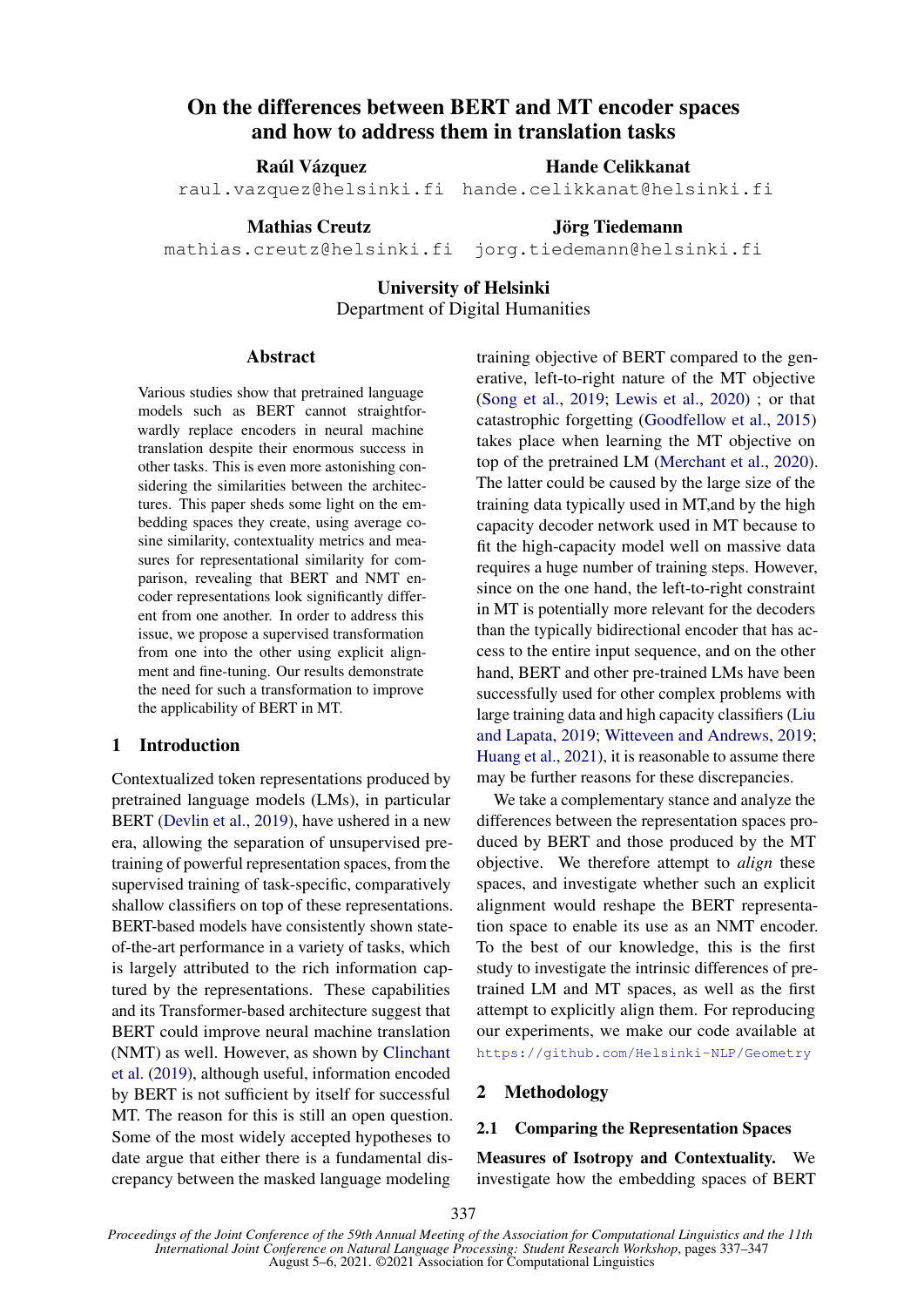and MT differ by making a layer-by-layer comparison of these spaces. First, we measure the *level of isotropy* of these spaces using the average cosine similarity (*AvgSim*) between the representations of uniformly randomly sampled words from different contexts [\(Ethayarajh,](#page-9-6) [2019\)](#page-9-6). (An)isotropy corresponds to the degree of directional (non)uniformity in an embedding space, where perfect isotropy implies directional uniformity in the distribution word vectors. It is important to consider (an)isotropy when discussing contextuality since cosine similarity is relative to the directional uniformity of the sample space. Then, we also generalize *AvgSim* to using the Euclidean distance as our distance metric. Understanding how cosine similarity and the Euclidean distance interact allows for a more complete understanding of the space.

We also make a layer-wise comparison using two of the anisotropy-adjusted contextuality metrics presented in [Ethayarajh](#page-9-6) [\(2019\)](#page-9-6): *SelfSim:* average cosine similarity between the contextualized representations of a word across its occurrences in the dataset, and *IntraSim:* average cosine similarity between representations of words in a sentence and the sentence mean vector. Both metrics are corrected for anisotropy via subtracting the corresponding *AvgSim*, assuming *AvgSim* as a measure of anisotropy.

Measures of Representational Similarity. We measure the similarities between pairs of layers of both models using Representational Similarity Analysis (RSA) [\(Laakso and Cottrell,](#page-9-7) [2000;](#page-9-7) [Kriegeskorte et al.,](#page-9-8) [2008\)](#page-9-8) and Projection-Weighted Canonical Correlation Analysis (PWCCA) [\(Mor](#page-10-2)[cos et al.,](#page-10-2) [2018\)](#page-10-2) as task-agnostic measures.

RSA, originally developed for neuroscience, and later adopted for quantifying the similarity between neural networks [\(Chrupała and Alishahi,](#page-8-1) [2019;](#page-8-1) [Ab](#page-8-2)[nar et al.,](#page-8-2) [2019\)](#page-8-2) works by taking a set of input stimuli of size  $n$ , and running them through the models to be compared. For each model, the activations to each of the  $n$  stimuli points are pairwise compared to each other using a similarity metric to compute a an adjacency matrix of size  $[n \times n]$ between the stimuli points obtained. These matrices are then contrasted against each other using the Pearson's correlation coefficient, giving a measure of the "representational similarity".

PWCCA is an extension over the SVCCA (Singular Value Canonical Correlation Analysis) distance measure [\(Raghu et al.,](#page-10-3) [2017\)](#page-10-3), which combines Singular Value Decomposition (SVD) and Canonical Correlation Analysis (CCA) [\(Hotelling,](#page-9-9) [1936\)](#page-9-9). CCA is invariant to linear transforms, hence, it is useful for finding shared structures across representations which are superficially dissimilar, making it a good tool for comparing the representations across groups of networks and for comparing representations. Specifically, given the two sets of  $n$ corresponding representations from two models, PWCCA performs (1) SVD over the dimension space to prune redundant dimensions, (2) CCA to find linear transformations of the two spaces' dimensions, which are maximally correlated to each other, and (3) a weighted average of the resulting correlation coefficients, which favor the ones that are more relevant to the underlying representations.

## <span id="page-1-0"></span>2.2 Aligning the Representation Spaces

We present two methods to align the BERT space to that of the MT encoder: *(i)* an explicit alignment transformation that forces BERT representations to better match those of the MT encoder, and *(ii)* an implicit alignment effect achieved by a fine-tuning process which uses translation as its objective.

Explicit Alignment Transformation. We build upon [Cao et al.](#page-8-3) [\(2020\)](#page-8-3), maximizing the *contextual alignment* the model can achieve via the average accuracy on the *contextual word retrieval task*. This method presents several advantages that can be leveraged in our work. It is multilingual, it respects contextuality of the embeddings, and it makes use of rather reliable, widely used and not-memory intensive alignment algorithms [\(Brown et al.,](#page-8-4) [1993;](#page-8-4) [Och and Ney,](#page-10-4) [2003\)](#page-10-4)

The task, as originally posed by [Cao et al.](#page-8-3) [\(2020\)](#page-8-3) is as follows. Given a parallel pre-aligned corpus  $C$  of source-target pairs  $(s, t)$ , and one word within a source sentence, the objective is to find the corresponding target word. Let each sentence pair  $(s, t)$  have word pairs, denoted  $a(s, t) = (i_1, j_1), ..., (i_m, j_m)$ , containing position tuples  $(i, j)$  such that the words  $s_i$  and  $t_j$  are translations of each other. We use a regularized loss function  $Loss = L + \lambda R$  so that L aligns the embeddings from one model,  $f_1(i, s)$ , to the ones of the other model  $f_2(j, t)$ :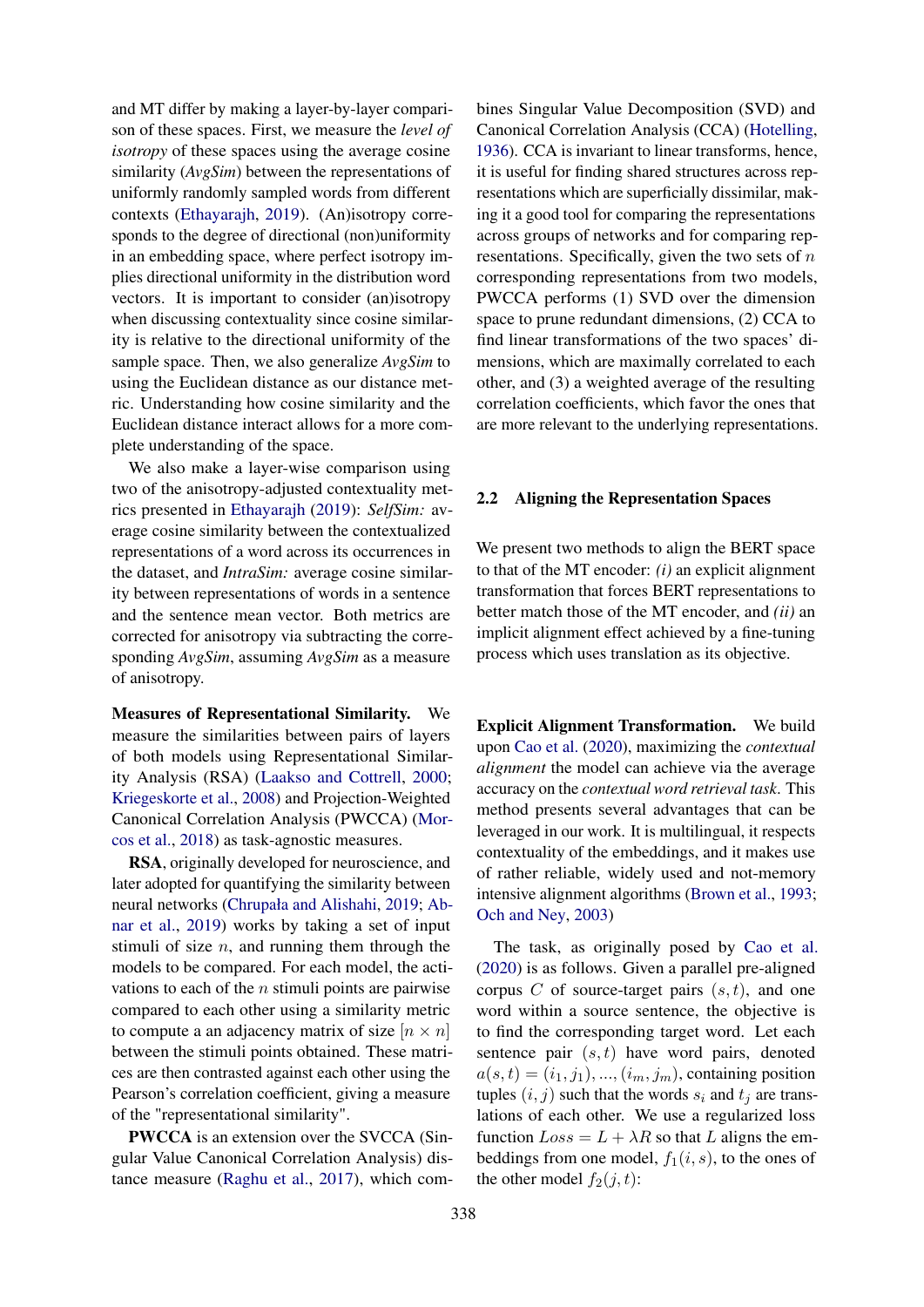<span id="page-2-0"></span>

Figure 1: Cosine similarity *(top)* and Euclidean distance *(bottom)* distributions between randomly sampled words. Note that BERT has 12 layers and MT encoder has 6 layers, so the layers should be compared according to their relative positions, such as comparing the final layer of BERT to the final layer of MT encoder.

$$
L(f_1, f_2; C) = -\sum_{\substack{(s,t) \in C \\ (i,j) \in a(s,t)}} \text{sim} \left(f_1(i, s), f_2(j, t)\right)
$$

$$
R(f; C) = \sum_{s \in C} \sum_{i=1}^{\text{len}(t)} ||f_1(i, s) - f_1^{\circ}(i, s)||_2^2
$$

where  $f_1^{\circ}$  denotes the pretrained model 1 before alignment and  $R$  is the regularization term that imposes a penalty if the target embeddings stray too far from their initialization. We validate using a version of [Cao et al.](#page-8-3) [\(2020\)](#page-8-3) word retrieval task using a nearest neighbor retrieval function:

$$
N(i, s | f_1, f_2) = \underset{t \in C, 0 \ge j \ge len(t)}{\arg \max} \ \underset{t \in T, 0 \ge j \ge len(t)}{\sin \left(f_1(i, s), f_2(j, t)\right)}
$$

We propose to modify the regularized loss function  $Loss = L + \lambda R$  so that L aligns the embeddings from one model,  $f_1(i, s)$ , to the ones of another model,  $f_2(j, t)$ , and also use a regularization term  $R$  to impose a penalty if the aligned embeddings stray too much. In contrast with [Cao et al.](#page-8-3) [\(2020\)](#page-8-3), this allows for alignment between embeddings produced by different models. Specifically, we align the representations in the final layer of the pretrained language model, to that of the encoder of the MT model. Although in this work, we focus on aligning the different representations for the same word to each other, aligning embedding spaces of different languages and different models is also an interesting future direction.

Implicit Alignment via Fine-tuning. We finetune a hybrid model consisting of BERT in the

encoder side that sends its representations to a pretrained MT decoder. We then use smoothed cross entropy loss as our training objective to fine-tune BERT representations for performing MT. The outputs of BERT are passed through a linear projection layer to match the dimension of the MT decoder and then fed into the decoder in the same way as in the standard Transformer architecture.

#### 3 Comparing The Embedding Spaces.

We compare the representation spaces produced by BERT and the encoder of a Transformer trained on the MT task. BERT is composed of 12 layers, plus an initial input embedding layer, with a dimension of 768. The MT system we apply consists of an input embedding layer followed by 6 Transformer layers with a hidden dimension of 512. We use the pretrained bert-base-uncased model, as well as the pretrained English-German translation model opus-mt-en-de, both from the HuggingFace library [\(Wolf et al.,](#page-10-5) [2019\)](#page-10-5). Following [Ethayarajh](#page-9-6) [\(2019\)](#page-9-6), we extract embeddings using data from the SemEval Semantic Textual Similarity tasks from 2012 to 2016 [\(Agirre et al.,](#page-8-5) [2016\)](#page-8-5).

Average similarity between random tokens. Figure [1](#page-2-0) presents the layer-wise cosine similarity *(top)* and the Euclidean distance *(bottom)* distributions of randomly sampled words.The behavior of BERT in Figure [1](#page-2-0)*(top)* is consistent with the findings of [Ethayarajh](#page-9-6) [\(2019\)](#page-9-6). The level of anisotropy of the embedding representations throughout layers of BERT increases towards higher layers, with the exception of a slight drop at the last layer (L12), considering the average cosine similarity of the rep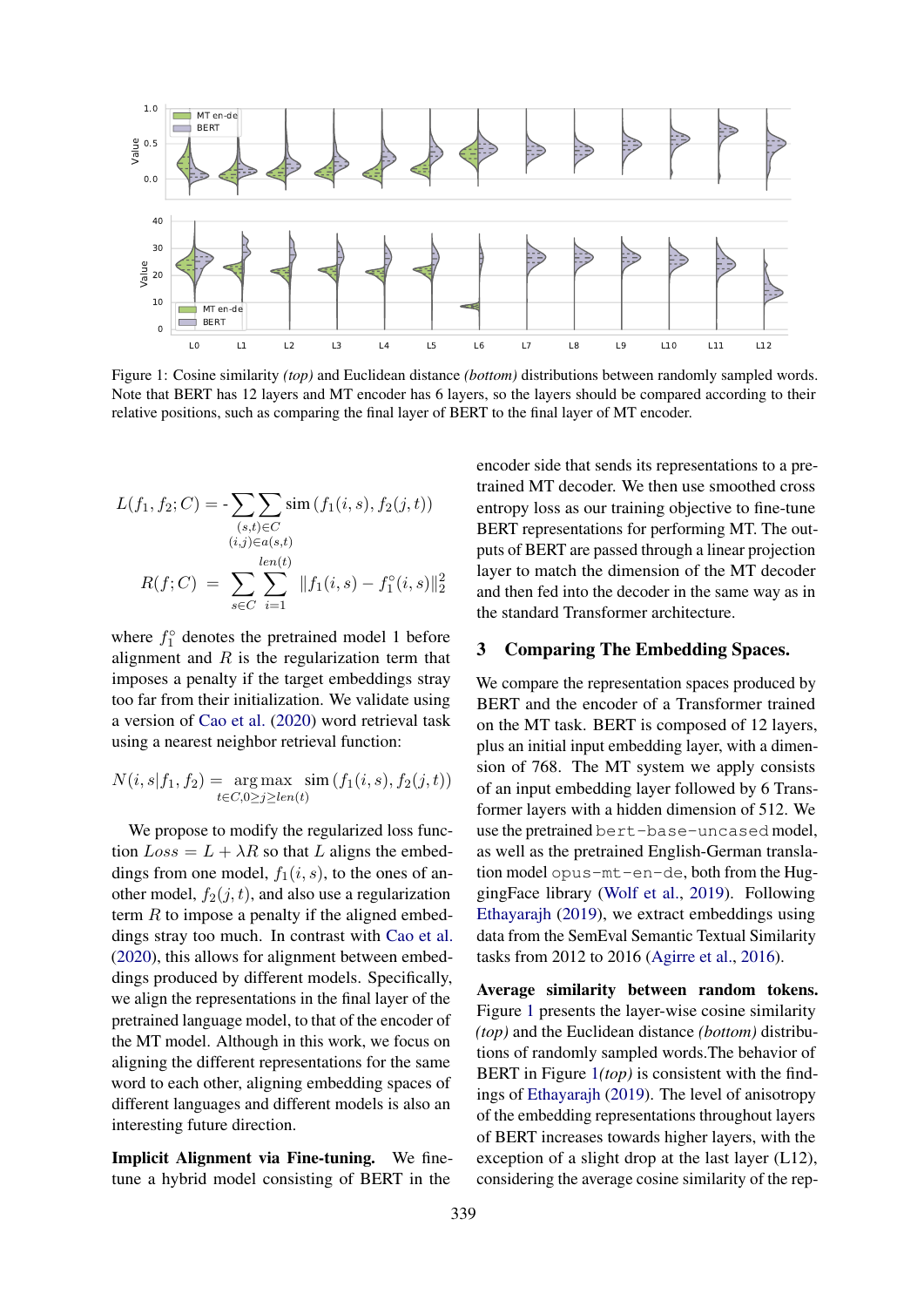resentations as a proxy measure of anisotropy. Further, we notice Figure [1](#page-2-0)*(bottom)* that BERT embeddings follow an inverted U-shape. This, together with the *AvgSim* trend, means that the embedding space starts by stretching out and becoming narrower, later on to spread out shorter embeddings in layer 12, in line with [\(Voita et al.,](#page-10-6) [2019\)](#page-10-6).

The MT-based representations, however, look significantly different. The cosine-based *AvgSim* follows an almost U-like trend: it starts from a relatively high level at layer 0, then immediately drops and stays low throughout the middle layers, before a sudden increase at the final layer (L6). In particular:

- 1. a high average similarity of the MT embeddings in layer 0 is striking since the representations are not yet that "contextualized" this early in the model, and
- 2. the gradual increase of average similarity in BERT layers, versus the very steep increase at the last layer of MT model.

Behavior (1) might be caused by the shared sourcetarget vocabularies and the embedding layer in the MT model in the encoder and the decoder being shared. Such shared processing can result in a seeming inflation of the cosine similarity of randomly selected vectors, which actually belong to two different language spaces. To test for this hypothesis, we check the average Euclidean distance between randomly selected tokens in Figure [1](#page-2-0)*-bottom*. Interestingly, we do not observe considerable high levels of closeness between random words in layer 0, and the distribution is widespread. That is, the embeddings are organized in a narrow cone but have a wide range of lengths. This behaviour might arise from the system needing to represent both languages in the same space, and the interplay between training the embeddings layer at the target side while needing to keep source embeddings apart enough - future work is necessary to confirm this. Motivated by these findings, we emphasize that using both metrics and observing how they interact allows for a more complete un-derstanding of the representation spaces.<sup>[1](#page-3-0)</sup>

Finding (2) is more relevant to our main question of the differences between the geometries of

<span id="page-3-1"></span>

Figure 2: Comparison of contextualization for BERT and MT spaces using *SelfSim* and *IntraSim*. We also present the raw *SelfSim* before anisotropy correction.

BERT and MT. Both metrics show a more gradual increase in the closeness of random tokens in the BERT over layers, as compared to an abrupt increase in the MT space. Therefore, we can deduce that the MT model can keep random representations successfully apart for all but the uppermost of the layers. We hypothesize that this monotonously increasing levels of closeness of random token embeddings in BERT may be contributing to its suboptimal machine translation performance. To verify this hypothesis, in section [4](#page-5-0) we present results on MT performance after alignment and in section [4.1](#page-6-0) we show how the alignment method changes the embeddings distributions.

Similarity between tokens of the same form. *SelfSim* will be high in less contextualized models, because such models use similar representations for each occurrence of the same token. Highly contextualized models will have lower *SelfSim* since every occurrence of the word will have a different representation. Comparing the two spaces (Figure [2\)](#page-3-1), we again observe different trends. *SelfSim* steadily drops for BERT except for the last layer, showing an increase in the contextuality of the representations. For the MT model, on the other hand, we observe a steep drop at layer 6, indicating a sudden increase in contextuality here. All in all, BERT gradually increases contextualization whereas the MT encoder tends to model individual lexical concepts in most layers before adding a strong contextual influence in the last one.

Once again, we see a different behavior in layer 0 of the MT model, which is characterized by low *SelfSim* in the embedding layer. This a direct result of the high *AvgSim* value at the embeddings layer (due to the shared vocabulary space) which is the anisotropy correction factor for *SelfSim*. We

<span id="page-3-0"></span><sup>&</sup>lt;sup>1</sup>Cosine similarity does not take into account the magnitude of the vectors at play, making it susceptible to the existence a large value in one of the entries of a high-dimensional vector, while Euclidean distance is hard to interpret in highdimensional spaces and it is unbounded from above.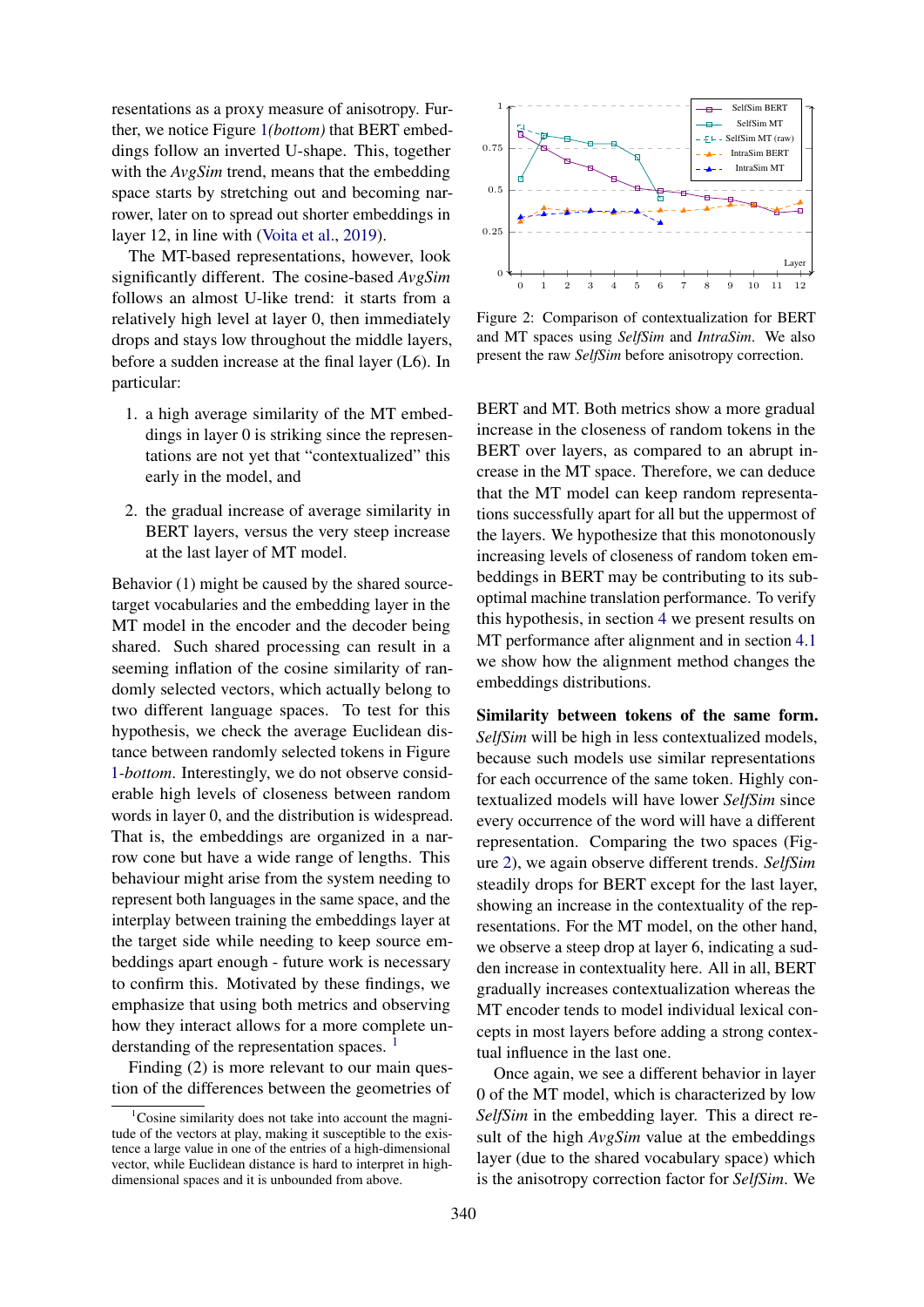<span id="page-4-0"></span>

Figure 3: Representation similarity analysis between of out-of-box BERT, as well as the aligned models M1/M2/M3, with MT model from HuggingFace.

deduce that anisotropy-corrected *SelfSim* cannot straightforwardly be interpreted as a measure of contextuality in the embeddings layer of MT models with a shared source-target vocabulary. For comparison, we, therefore, also present the uncorrected *SelfSim (raw)* value (dashed line) for this layer, which confirms this reasoning.

Similarity between tokens within the same sentence. We check the average similarity between tokens in the same sentence (*IntraSim*). Figure [2](#page-3-1) reveals different behavior between the two models. In particular, we see a smooth increase over the layers for both models until the penultimate layer, pointing to an increasing level of in-sentence contextualization, as shown by the embeddings of the words in the same sentence gradually coming together. However, the behavior at the final layer is different between the two models. We observe an increase in *IntraSim* for the BERT model at the last layer, in contrast to the drop at the last layer of the MT model. In other words, the MT model is suddenly discriminating between the words in the sentence at layer 6, just before passing information to the decoder. We hypothesize that it may be useful for the MT decoder to have access to representations that are less contextualized at a source sentence level, since it still needs to add semantic information for decoding into the target language. Notice that *SelfSim* and *IntraSim* decrease for final

<span id="page-4-1"></span>

|                    | <b>Encoder</b> | <b>Explicit</b><br>alignment | Fine-<br>tuning |
|--------------------|----------------|------------------------------|-----------------|
| <b>MT</b> baseline | Trf            |                              |                 |
| huggingface en-de  | $(6$ -layers)  |                              | х               |
| M1:align           | <b>BERT</b>    |                              | х               |
| $M2:$ fine-tune    | $(12$ -layers) |                              |                 |
| M3:align+fine-tune |                |                              |                 |

Table 1: Model setups. MTbaseline and huggingface en-de are baseline models which use Transformer ("Trf") as encoder. M1, M2 and M3 utilize various combinations of the proposed alignment strategies.

layer of the MT model. That is, similarity of word forms in different contexts is decreasing greatly and similarity of words to the mean sentence vector is (to a smaller degree) also decreasing. This might be an indication of the different constraints MT models have on contextualization. For example, the model may have a tendency to pay strong attention to syntactic and positional information, instead of focusing on shared semantics of the sentence.

Layer-wise similarity analysis between models. Figures [3](#page-4-0)*-top left* and [4](#page-5-1)*-top-left* present the results of the representational similarity analysis (RSA) and projection-weighted canonical correlation analysis (PWCCA) between out-of-the-box BERT and the MT model representational spaces. Both analyses depict higher similarity values between the lower layers of the models. At the lower layers, the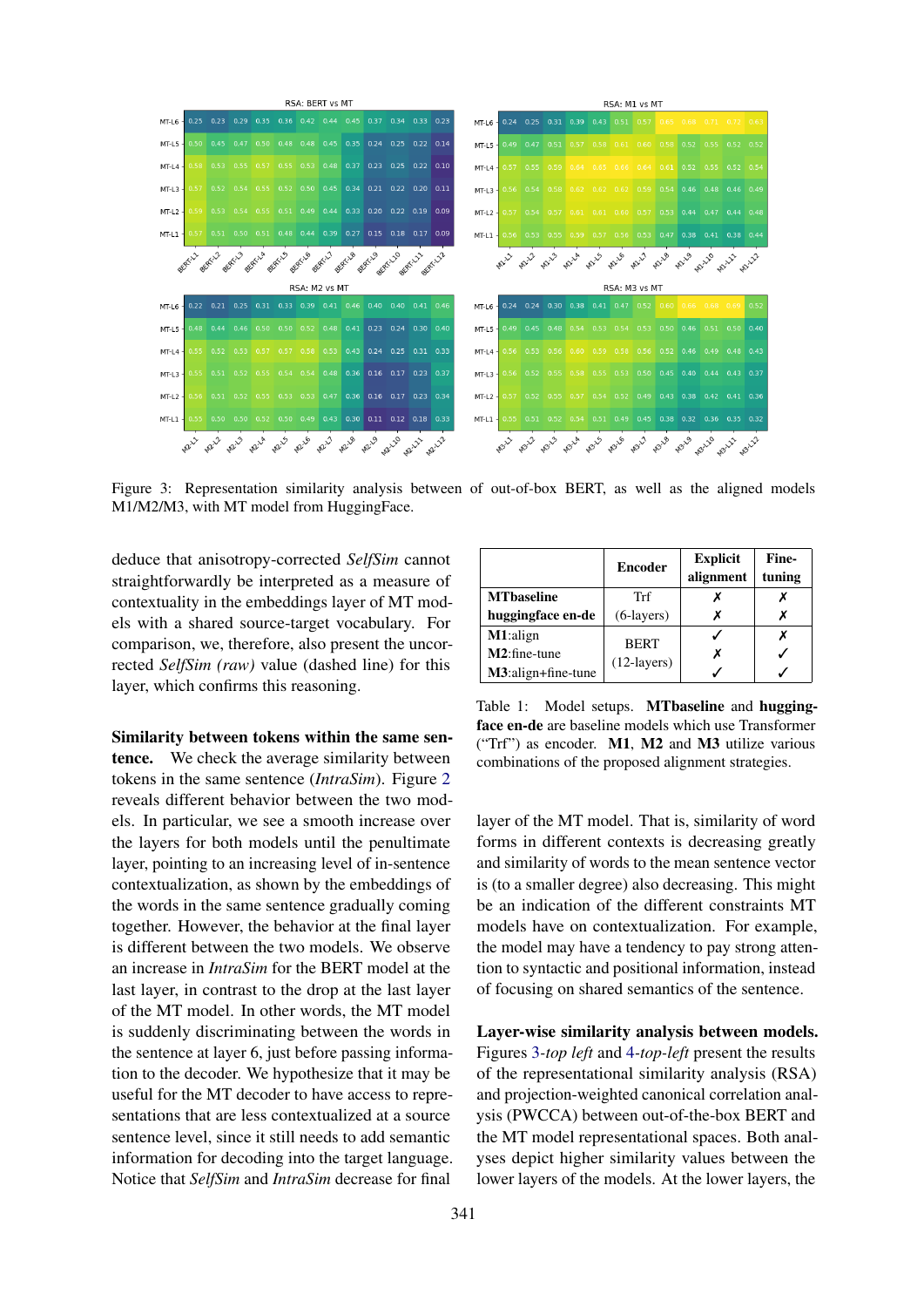<span id="page-5-1"></span>

Figure 4: Representational similarity analysis of BERT, HuggingFace MT model, and aligned models M1/M2/M3.

representations are not yet changed so much from their initial starting point, so it is to be expected that they are more similar between the models. Towards the higher levels, though, the similarity decreases. The BERT representations gain distance from the MT representations, reaching the lowest similarity between the BERT-L12 and the MT layers.

# <span id="page-5-0"></span>4 Aligning the Representation Spaces

To address the discrepancies observed in the BERT and the MT encoder embedding spaces, we use the transformations from section [2.2.](#page-1-0) We use five different setups (Table [1\)](#page-4-1). Two of these use 6 layered Transformer encoders and serve as baselines: the MTbaseline model, a transformer-based MT model trained from scratch with the fine-tuning data (Table [2\)](#page-5-2), and Huggingface en–de a state-ofthe-art, pretrained Transformer model. We compare the proposed alignment methods using M1, which uses only the explicit alignment transformation strategy, M2, which uses the implicit alignment via fine-tuning strategy, and the hybrid M3, which combines the two strategies.

Data. We use data from the English-German sections of the MuST-C dataset [\(Di Gangi et al.,](#page-9-10) [2019\)](#page-9-10), Europarl [\(Koehn,](#page-9-11) [2005\)](#page-9-11), extracted using OpusTools [\(Aulamo et al.,](#page-8-6) [2020\)](#page-8-6) and the development tarball from the WMT2019 news translation shared task [\(Bojar et al.,](#page-8-7) [2019\)](#page-8-7) in the proportions indicated in Table [2.](#page-5-2) We test using the MuST-C provided

<span id="page-5-2"></span>

|          | Train                     |             | Val. |  |
|----------|---------------------------|-------------|------|--|
|          | <b>Explicit Alignment</b> | Fine-Tuning |      |  |
| Europarl | 45K                       | 150K        | 1.5K |  |
| MuST-C   | 45K                       | 150K        | 1.5K |  |
| newstest | 13K                       | 13K         | 500  |  |
| Total    | 102K                      | 313K        | 3.5K |  |

Table 2: Train and validation splits for the datasets.

test-split, newstest2014 [\(Bojar et al.,](#page-8-8) [2014\)](#page-8-8) and newstest2015 [\(Bojar et al.,](#page-8-9) [2015\)](#page-8-9), which were excluded from the train data. All of the data splits are attainable using our repository.

We purposefully restrict the data amount used for training the alignments. Such aligned systems should be able to work under less intensive resource requirements. The size of the training data for both methods varies, because we try to keep the explicit alignment comparable to what was originally proposed for mBERT [\(Cao et al.,](#page-8-3) [2020\)](#page-8-3), whereas the implicit alignment via fine-tuning requires more data since the MT decoder is also to be fine-tuned.

Results. Table [3](#page-6-1) presents the BLEU scores for five setups. Notably, we see that by explicitly aligning the embedding spaces in a supervised way  $(M1)$ the system is already able to perform translation reasonably well. Besides being data efficient, due to its simplicity, the alignment method used for M1 is also memory efficient and fast to train. We think that this shows how applying the simple alignment procedure described in section [2.2](#page-1-0) can be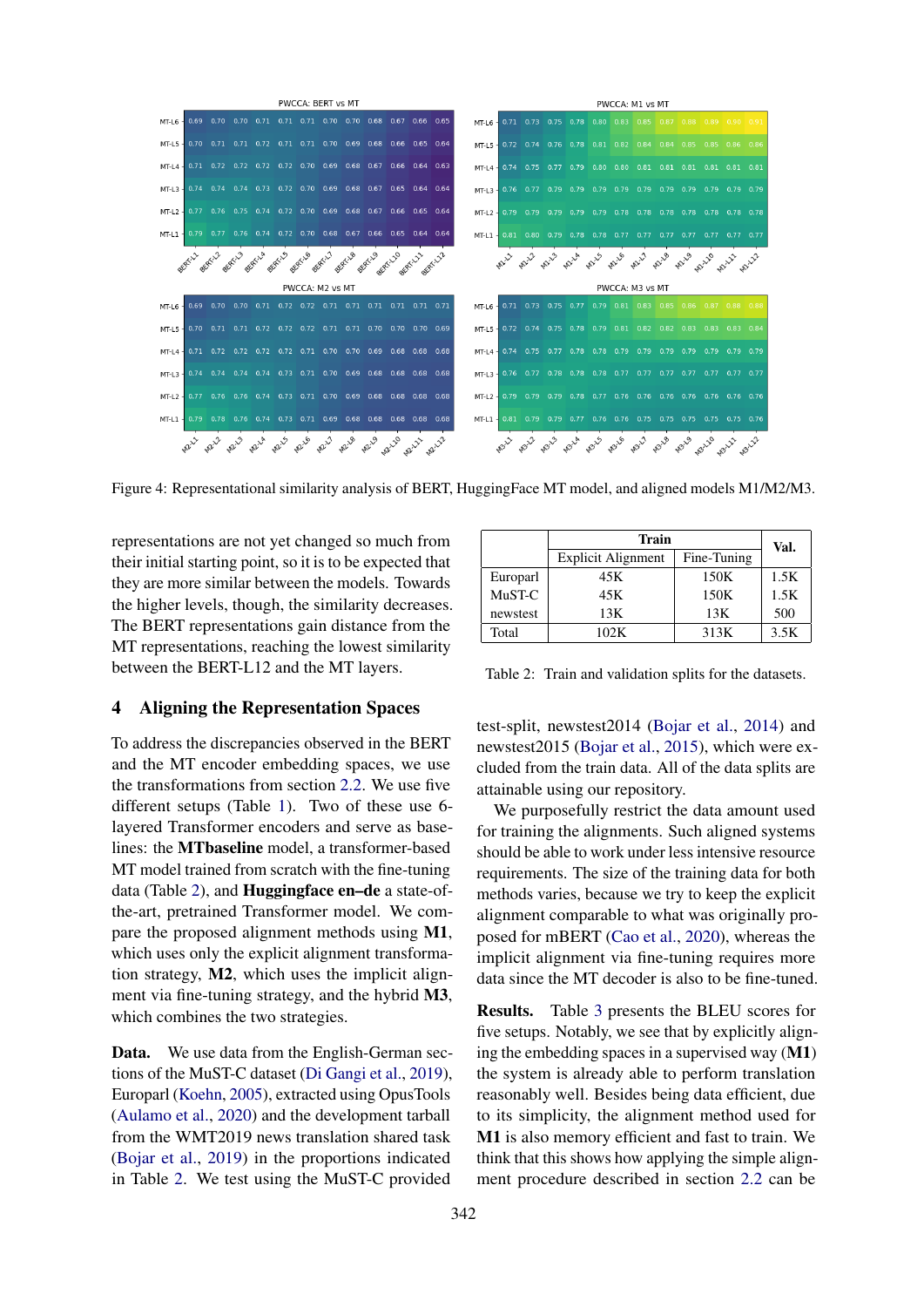<span id="page-6-2"></span>

Figure 5: Comparison of out-of-box BERT and MT models, against the aligned models M1/M2/M3, in terms of the Cosine similarity *(top)* and Euclidean distance *(bottom)* distributions between randomly sampled words.

<span id="page-6-1"></span>

|                    | MuST-C | newstest |      |
|--------------------|--------|----------|------|
|                    |        | 2014     | 2015 |
| <b>MT</b> baseline | 29.9   | 14.5     | 17.6 |
| huggingface en-de  | 33.7   | 28.3     | 31.1 |
| M1:align           | 21.4   | 18.1     | 18.9 |
| $M2:$ fine-tune    | 33.8   | 23.9     | 28.0 |
| M3:align+fine-tune | 34.1   | 25.0     | 29.2 |

Table 3: BLEU scores for EN-DE test sets.

used to make the rich world-knowledge captured by BERT accessible for NMT by making the embedding spaces compatible. In section [4.1,](#page-6-0) we investigate the distributional changes in the embeddings spaces caused by the alignments.

We also notice that fine-tuning in M2 works quite well. We highlight how data efficient this method is. After training for 1 epoch we obtain already over 30 BLEU points for MuST-C and after 3 epochs of fine-tuning we achieve results comparable with the huggingface en-de model. On MuST-C data, M3 yields similar results, notably however, it converges much faster. At only 1% of the 1st epoch (∼ 3K utterances) it achieves already 85% of its performance in both test sets, and with 10K utterances it starts to converge. The results obtained with newstest 2014 and newstest 2015 follow a similar trend, yet fail to surpass the huggingface model – a state-of-the-art MT model trained with all available EN-DE resources (∼ 350.7M parallel sentences) from OPUS [\(Tiedemann,](#page-10-7) [2012\)](#page-10-7). However, in all cases, we observe a better performance than the MTbaseline, an MT model trained with the same restricted data. These results indicate that

BERT can indeed be used as an MT encoder, but only with a careful alignment procedure that overcomes the incompatibilities between the encoders.

#### <span id="page-6-0"></span>4.1 The Aligned BERT Space

Finally, we check the effects of the alignment schemes on the geometry of the BERT space. Here, our specific question of interest is in which ways the BERT-produced embedding space became more similar (or not) to the MT space after applying the alignment methods.

AvgSim. Figure [5](#page-6-2) shows layer-wise cosine similarity *(top)* and Euclidean distance *(bottom)* distributions of random words of the aligned models.

While all three distributions are different from the original BERT, M1 is the least different in terms of where the distribution is centered, but even here the distributions are less skewed/more symmetrical, with respect to the cosine similarity. However, the Euclidean distance results show that M1 consistently produces shorter word vectors. This aligned model is hence creating a space that is as narrow as BERT's, but not as elongated. This might be due to the regularization term in the supervised alignment not allowing the embeddings to drift too far from its pre-optimized setting, as well as the alignment being explicitly done for the last layer. $<sup>2</sup>$  $<sup>2</sup>$  $<sup>2</sup>$  For</sup> both metrics, M2 and M3 are noticeably different compared to the original BERT and similar to each other. This indicates that aligning via fine-tuning propagates information in such a way that the space

<span id="page-6-3"></span> $2$ We see changes in the distributions of all layers due to backpropagation of information at training time.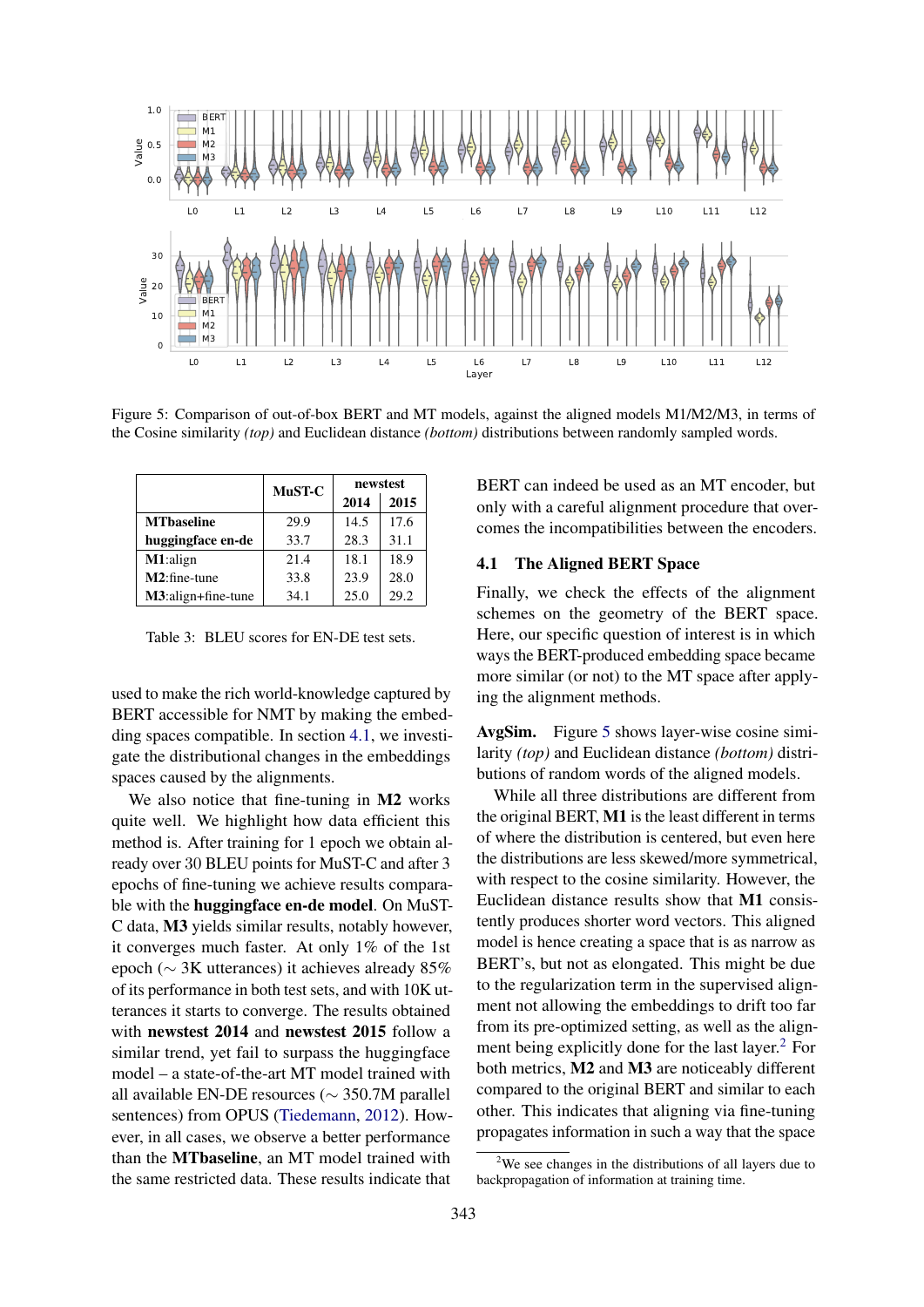<span id="page-7-0"></span>

Figure 6: Comparison of BERT and the aligned models M1/M2/M3, in terms of *SelfSim* and *IntraSim*.

is reshaped drastically. The increase in the BLEU scores discussed above correlates with the amount of change we observe in the distance distributions.

SelfSim and IntraSim. Figure [6](#page-7-0)*-top* shows considerable change in the *SelfSim* of M1/M2/M3 following the alignment. Now all three models show an abrupt increase in the similarity of tokens of the same form in the ultimate layer. In other words, these models are retrieving information related to the specific word form, just before passing the information to the decoder. This finding is in line with [\(Voita et al.,](#page-10-6) [2019\)](#page-10-6), who find that the MT decoder seems to require more information about the specific word form's representation, as compared to the overly contextual representations that the pretrained language models tend to produce.

Figure [6](#page-7-0)*-bottom* compares the after-alignment *IntraSim* with before-alignment case. Note that the M1/M2/M3 values in general are lower than the BERT, throughout the layers. This confirms the previous findings that the word forms seem to retain their original representations more, and adjusting to the sentence context less.

Layer-wise similarity analysis between models. Figures [3](#page-4-0) and [4](#page-5-1) show how the responses of M1/M2/M3 become significantly similar to that of the MT model post-alignment. Note that interestingly the explicit alignment method is particularly successful in achieving similarity to the MT model, in terms of similarities between responses to pairs

of stimuli (as measured by RSA) and correlation of model responses over changing stimuli (as measured by PWCCA). However, as shown in Table [3,](#page-6-1) model M1 is outperformed by M2 and M3, which might be related to the anisotropy levels of M1 being similar to those of BERT (Figure [5\)](#page-6-2).

## 5 Related Work

Analysis of contextualized representations. While there has been huge efforts to analyze word representations, most of it has been conducted using probing tasks [\(McCann et al.,](#page-9-12) [2017;](#page-9-12) [Conneau](#page-9-13) [and Kiela,](#page-9-13) [2018;](#page-9-13) [Conneau et al.,](#page-9-14) [2018;](#page-9-14) [Hewitt and](#page-9-15) [Manning,](#page-9-15) [2019\)](#page-9-15). Similarly, [Merchant et al.](#page-9-3) [\(2020\)](#page-9-3) study the effects of fine-tuning BERT representations on a specific set of probing tasks and analyse the change in the contextual representations using similarity analysis. [Mimno and Thompson](#page-9-16) [\(2017\)](#page-9-16) quantitatively studied static word representations produced with skip-gram with negative sampling. Their work was extended by [Ethayarajh](#page-9-6) [\(2019\)](#page-9-6) for contextualized embeddings, in which they use word level measures of contextuality to contrast ELMo [\(Peters et al.,](#page-10-8) [2018\)](#page-10-8), GPT-2 [\(Radford et al.,](#page-10-9) [2019\)](#page-10-9) and BERT [\(Devlin et al.,](#page-9-0) [2019\)](#page-9-0). [Voita et al.](#page-10-6) [\(2019\)](#page-10-6) present a comparison of contextualized representations trained with different objectives, using CCA and and mutual information to study information flow across networks. They conclude that although MT-produced representations do get refined with context, the change in those is not as extreme as for masked LM-produced representations (BERT-like), which is in line with our observations of higher *SelfSim* and lower *IntraSim* (*i.e.* not ultra-contextualized embeddings) for MT and aligned models as compared to BERT.

Pretrained LMs in NMT. [Clinchant et al.](#page-8-0) [\(2019\)](#page-8-0) present a systematic comparison of methods to integrate BERT into NMT models, including using BERT at the embedding level or for initializing an encoder. [Zhu et al.](#page-10-10) [\(2020\)](#page-10-10) propose a BERT-fused MT system that uses additional attention modules between the outputs of BERT and the encoder and decoder of the Transformer, increasing the model parameters by the number of parameters the chosen BERT flavour has. [Yang et al.](#page-10-11) [\(2020\)](#page-10-11) proposes a similar strategy, though using BERT outputs only in the encoder, and a three-fold training technique. [Imamura and Sumita](#page-9-17) [\(2019\)](#page-9-17) propose a simple yet effective two-stage optimization technique that first freezes BERT, and then fine-tunes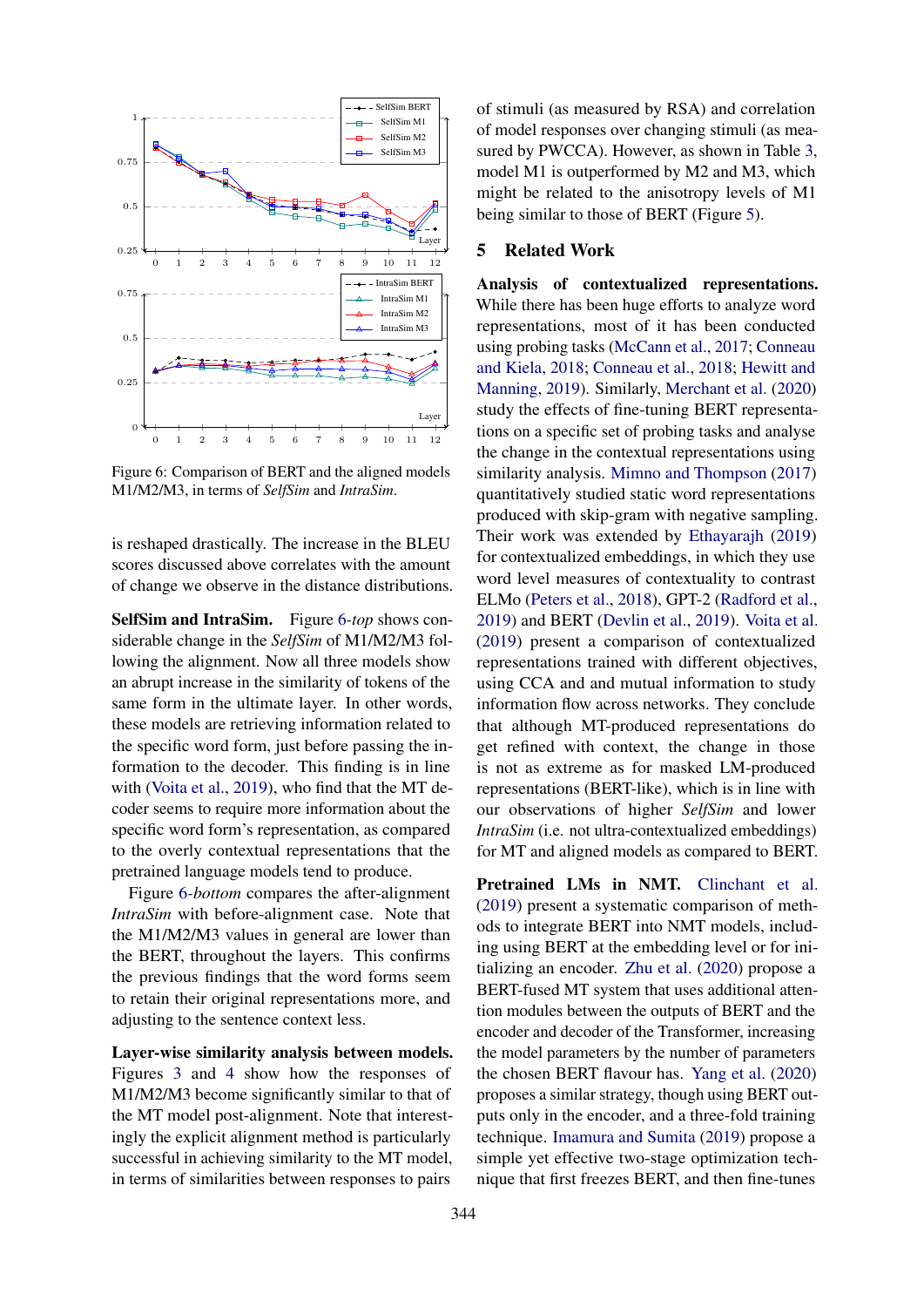over the full model parameters set. We argue that this is similar to the align and fine-tune approach we propose for incorporating BERT into MT. Finally, a number of studies leverage pretraining techniques. MASS [\(Song et al.,](#page-10-0) [2019\)](#page-10-0) is partly inspired by BERT, but it is pretrained in NMT and is tailored to match the way prediction is done in NMT (leftto-right). [Liu et al.](#page-9-18) [\(2020\)](#page-9-18) enhance transformerbased MT systems performance by using a BART pretraining technique [\(Lewis et al.,](#page-9-1) [2020\)](#page-9-1) in a multilingual fashion to initialize an NMT system.

Alignment. Numerous methods have been proposed for aligning (contextualized) word representations [\(Och and Ney,](#page-10-4) [2003;](#page-10-4) [Ruder et al.,](#page-10-12) [2019\)](#page-10-12). [Wang et al.](#page-10-13) [\(2019\)](#page-10-13) learn an optimal linear transformation between embedding spaces. [Schuster et al.](#page-10-14) [\(2019\)](#page-10-14) propose a similar approach using the centroids of the instances of the same word in different contexts. Our work is closer to [Cao et al.](#page-8-3) [\(2020\)](#page-8-3), which use a resource-efficient algorithm that takes into account the contextuality of embeddings.

## 6 Conclusion

This paper provides an analysis of the intrinsic differences between BERT and machine translation encoders. We compare the representation spaces of both models and pinpoint discrepancies between them. We show that this mismatch can be remedied through an alignment strategy, which successfully reshapes BERT into an effective MT encoder. We also study the effects that the alignment methods have on the geometry of the embeddings spaces.

# Acknowledgments



This work is part of the FoTran project, funded by the European Research Council (ERC) under the European Union's Horizon 2020 research and innovation programme (grant agreement № 771113).

We also acknowledge the CSC – IT Center for Science Ltd., for computational resources.

## References

<span id="page-8-2"></span>Samira Abnar, Lisa Beinborn, Rochelle Choenni, and Willem Zuidema. 2019. [Blackbox meets blackbox:](https://www.aclweb.org/anthology/W19-4820) [Representational similarity and stability analysis of](https://www.aclweb.org/anthology/W19-4820) [neural language models and brains.](https://www.aclweb.org/anthology/W19-4820) In *Proceedings of the 2019 ACL Workshop BlackboxNLP: Analyzing and Interpreting Neural Networks for NLP*, pages 191–203, Florence, Italy. Association for Computational Linguistics.

- <span id="page-8-5"></span>Eneko Agirre, Carmen Banea, Daniel Cer, Mona Diab, Aitor Gonzalez-Agirre, Rada Mihalcea, German Rigau, and Janyce Wiebe. 2016. [SemEval-2016](https://www.aclweb.org/anthology/S16-1081) [task 1: Semantic textual similarity, monolingual](https://www.aclweb.org/anthology/S16-1081) [and cross-lingual evaluation.](https://www.aclweb.org/anthology/S16-1081) In *Proceedings of the 10th International Workshop on Semantic Evaluation (SemEval-2016)*, pages 497–511, San Diego, California. Association for Computational Linguistics.
- <span id="page-8-6"></span>Mikko Aulamo, Umut Sulubacak, Sami Virpioja, and Jörg Tiedemann. 2020. [OpusTools and parallel cor](https://www.aclweb.org/anthology/2020.lrec-1.467)[pus diagnostics.](https://www.aclweb.org/anthology/2020.lrec-1.467) In *Proceedings of The 12th Language Resources and Evaluation Conference*, pages 3782–3789. European Language Resources Association.
- <span id="page-8-8"></span>Ondřej Bojar, Christian Buck, Christian Federmann, Barry Haddow, Philipp Koehn, Christof Monz, Matt Post, and Lucia Specia, editors. 2014. *[Proceedings](https://www.aclweb.org/anthology/W14-3300) [of the Ninth Workshop on Statistical Machine Trans](https://www.aclweb.org/anthology/W14-3300)[lation](https://www.aclweb.org/anthology/W14-3300)*. Association for Computational Linguistics, Baltimore, Maryland, USA.
- <span id="page-8-7"></span>Ondřej Bojar, Rajen Chatterjee, Christian Federmann, Mark Fishel, Yvette Graham, Barry Haddow, Matthias Huck, Antonio Jimeno Yepes, Philipp Koehn, André Martins, Christof Monz, Matteo Negri, Aurélie Névéol, Mariana Neves, Matt Post, Marco Turchi, and Karin Verspoor, editors. 2019. *[Proceedings of the Fourth Conference on Machine](https://www.aclweb.org/anthology/W19-5300) [Translation \(Volume 2: Shared Task Papers, Day](https://www.aclweb.org/anthology/W19-5300) [1\)](https://www.aclweb.org/anthology/W19-5300)*. Association for Computational Linguistics, Florence, Italy.
- <span id="page-8-9"></span>Ondřej Bojar, Rajen Chatterjee, Christian Federmann, Barry Haddow, Matthias Huck, Chris Hokamp, Philipp Koehn, Varvara Logacheva, Christof Monz, Matteo Negri, Matt Post, Carolina Scarton, Lucia Specia, and Marco Turchi. 2015. [Findings of the](https://doi.org/10.18653/v1/W15-3001) [2015 workshop on statistical machine translation.](https://doi.org/10.18653/v1/W15-3001) In *Proceedings of the Tenth Workshop on Statistical Machine Translation*, pages 1–46, Lisbon, Portugal. Association for Computational Linguistics.
- <span id="page-8-4"></span>Peter F. Brown, Stephen A. Della Pietra, Vincent J. Della Pietra, and Robert L. Mercer. 1993. [The math](https://www.aclweb.org/anthology/J93-2003)[ematics of statistical machine translation: Parameter](https://www.aclweb.org/anthology/J93-2003) [estimation.](https://www.aclweb.org/anthology/J93-2003) *Computational Linguistics*, 19(2):263– 311.
- <span id="page-8-3"></span>Steven Cao, Nikita Kitaev, and Dan Klein. 2020. [Mul](https://openreview.net/forum?id=r1xCMyBtPS)[tilingual alignment of contextual word representa](https://openreview.net/forum?id=r1xCMyBtPS)[tions.](https://openreview.net/forum?id=r1xCMyBtPS) In *International Conference on Learning Representations*.
- <span id="page-8-1"></span>Grzegorz Chrupała and Afra Alishahi. 2019. [Corre](https://www.aclweb.org/anthology/P19-1283)[lating neural and symbolic representations of lan](https://www.aclweb.org/anthology/P19-1283)[guage.](https://www.aclweb.org/anthology/P19-1283) In *Proceedings of the 57th Annual Meeting of the Association for Computational Linguistics*, page 2952–2962, Florence, Italy.
- <span id="page-8-0"></span>Stephane Clinchant, Kweon Woo Jung, and Vassilina Nikoulina. 2019. [On the use of BERT for neu](https://doi.org/10.18653/v1/D19-5611)[ral machine translation.](https://doi.org/10.18653/v1/D19-5611) In *Proceedings of the 3rd*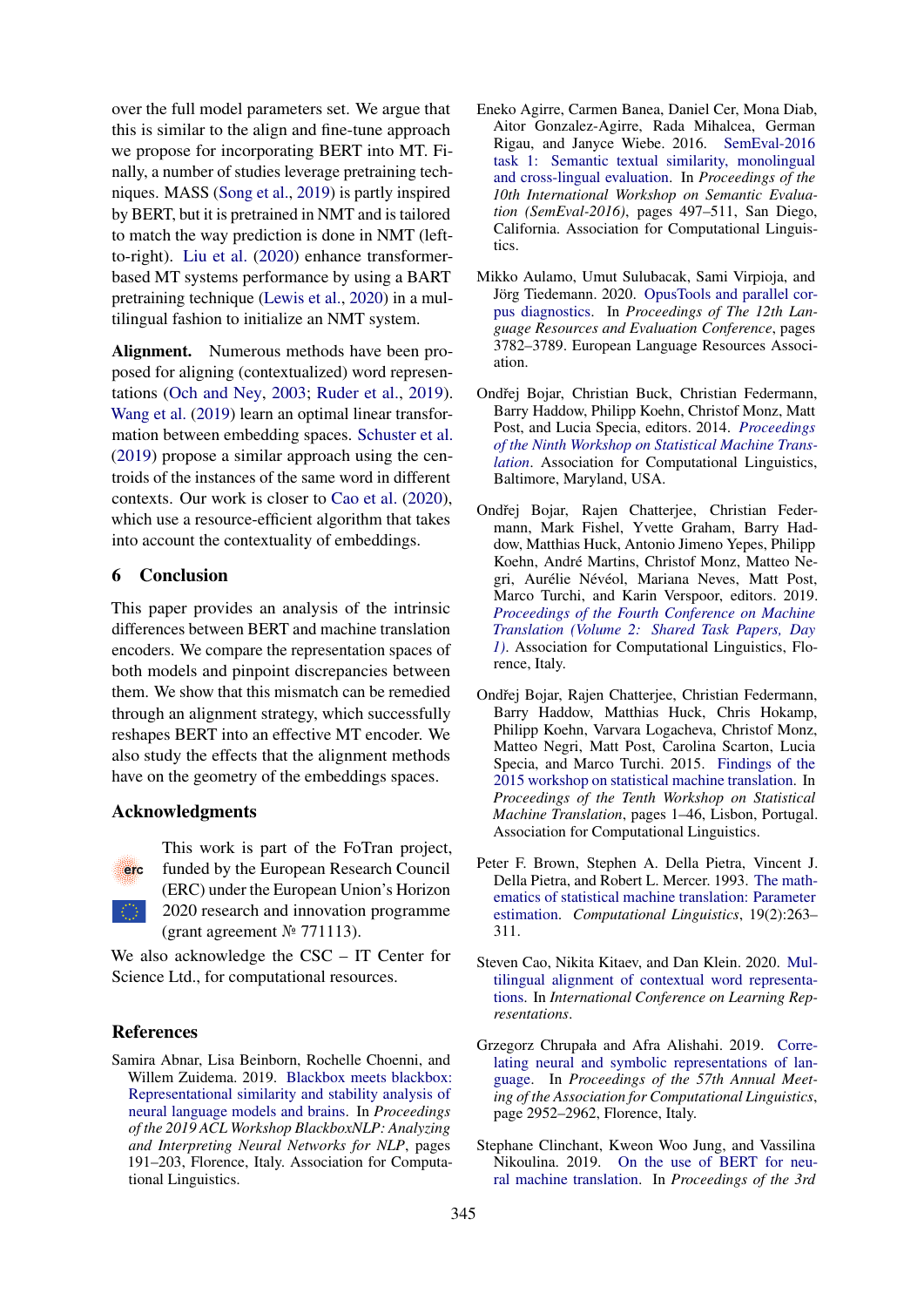*Workshop on Neural Generation and Translation*, pages 108–117, Hong Kong. Association for Computational Linguistics.

- <span id="page-9-13"></span>Alexis Conneau and Douwe Kiela. 2018. Senteval: An evaluation toolkit for universal sentence representations. *arXiv preprint arXiv:1803.05449*.
- <span id="page-9-14"></span>Alexis Conneau, Germán Kruszewski, Guillaume Lample, Loïc Barrault, and Marco Baroni. 2018. [What](https://www.aclweb.org/anthology/P18-1198) [you can cram into a single vector: Probing sentence](https://www.aclweb.org/anthology/P18-1198) [embeddings for linguistic properties.](https://www.aclweb.org/anthology/P18-1198) In *Proceedings of the 56th Annual Meeting of the Association for Computational Linguistics (Volume 1: Long Papers)*, pages 2126–2136, Melbourne, Australia. Association for Computational Linguistics.
- <span id="page-9-0"></span>Jacob Devlin, Ming-Wei Chang, Kenton Lee, and Kristina Toutanova. 2019. [BERT: Pre-training of](https://doi.org/10.18653/v1/N19-1423) [deep bidirectional transformers for language under](https://doi.org/10.18653/v1/N19-1423)[standing.](https://doi.org/10.18653/v1/N19-1423) In *Proceedings of the 2019 Conference of the North American Chapter of the Association for Computational Linguistics: Human Language Technologies, Volume 1 (Long and Short Papers)*, pages 4171–4186, Minneapolis, Minnesota. Association for Computational Linguistics.
- <span id="page-9-10"></span>Mattia A. Di Gangi, Roldano Cattoni, Luisa Bentivogli, Matteo Negri, and Marco Turchi. 2019. [MuST-C:](https://doi.org/10.18653/v1/N19-1202) [a Multilingual Speech Translation Corpus.](https://doi.org/10.18653/v1/N19-1202) In *Proceedings of the 2019 Conference of the North American Chapter of the Association for Computational Linguistics: Human Language Technologies, Volume 1 (Long and Short Papers)*, pages 2012–2017, Minneapolis, Minnesota. Association for Computational Linguistics.
- <span id="page-9-6"></span>Kawin Ethayarajh. 2019. [How contextual are contex](https://www.aclweb.org/anthology/D19-1006)[tualized word representations? comparing the geom](https://www.aclweb.org/anthology/D19-1006)[etry of BERT, ELMo, and GPT-2 embeddings.](https://www.aclweb.org/anthology/D19-1006) In *Proceedings of the 2019 Conference on Empirical Methods in Natural Language Processing and the 9th International Joint Conference on Natural Language Processing (EMNLP-IJCNLP)*, pages 55–65, Hong Kong, China. Association for Computational Linguistics.
- <span id="page-9-2"></span>Ian J. Goodfellow, Mehdi Mirza, Da Xiao, Aaron Courville, and Yoshua Bengio. 2015. [An empirical](http://arxiv.org/abs/1312.6211) [investigation of catastrophic forgetting in gradient](http://arxiv.org/abs/1312.6211)[based neural networks.](http://arxiv.org/abs/1312.6211)
- <span id="page-9-15"></span>John Hewitt and Christopher D. Manning. 2019. [A](https://doi.org/10.18653/v1/N19-1419) [structural probe for finding syntax in word repre](https://doi.org/10.18653/v1/N19-1419)[sentations.](https://doi.org/10.18653/v1/N19-1419) In *Proceedings of the 2019 Conference of the North American Chapter of the Association for Computational Linguistics: Human Language Technologies, Volume 1 (Long and Short Papers)*, pages 4129–4138, Minneapolis, Minnesota. Association for Computational Linguistics.
- <span id="page-9-9"></span>Harold Hotelling. 1936. Relations between two sets of variates. *Biometrika*, 28:321–337.
- <span id="page-9-5"></span>Wen-Chin Huang, Chia-Hua Wu, Shang-Bao Luo, Kuan-Yu Chen, Hsin-Min Wang, and Tomoki Toda. 2021. [Speech recognition by simply fine-tuning](http://arxiv.org/abs/2102.00291) [bert.](http://arxiv.org/abs/2102.00291)
- <span id="page-9-17"></span>Kenji Imamura and Eiichiro Sumita. 2019. [Recycling a](https://doi.org/10.18653/v1/D19-5603) [pre-trained BERT encoder for neural machine trans](https://doi.org/10.18653/v1/D19-5603)[lation.](https://doi.org/10.18653/v1/D19-5603) In *Proceedings of the 3rd Workshop on Neural Generation and Translation*, pages 23–31, Hong Kong. Association for Computational Linguistics.
- <span id="page-9-11"></span>Philipp Koehn. 2005. Europarl: A parallel corpus for statistical machine translation. In *MT summit*, volume 5, pages 79–86. Citeseer.
- <span id="page-9-8"></span>Nikolaus Kriegeskorte, Marieke Mur, and Peter A. Bandettini. 2008. Representational similarity analysisconnecting the branches of systems neuroscience. *Frontiers in systems neuroscience*, 2(4).
- <span id="page-9-7"></span>Aarre Laakso and Garrison Cottrell. 2000. Content and cluster analysis: assessing representational similarity in neural systems. *Philosophical psychology*, 13(1):47–76.
- <span id="page-9-1"></span>Mike Lewis, Yinhan Liu, Naman Goyal, Marjan Ghazvininejad, Abdelrahman Mohamed, Omer Levy, Veselin Stoyanov, and Luke Zettlemoyer. 2020. [BART: Denoising sequence-to-sequence pre](https://www.aclweb.org/anthology/2020.acl-main.703)[training for natural language generation, translation,](https://www.aclweb.org/anthology/2020.acl-main.703) [and comprehension.](https://www.aclweb.org/anthology/2020.acl-main.703) In *Proceedings of the 58th Annual Meeting of the Association for Computational Linguistics*, pages 7871–7880, Online. Association for Computational Linguistics.
- <span id="page-9-4"></span>Yang Liu and Mirella Lapata. 2019. [Text summariza](https://doi.org/10.18653/v1/D19-1387)[tion with pretrained encoders.](https://doi.org/10.18653/v1/D19-1387) In *Proceedings of the 2019 Conference on Empirical Methods in Natural Language Processing and the 9th International Joint Conference on Natural Language Processing (EMNLP-IJCNLP)*, pages 3730–3740, Hong Kong, China. Association for Computational Linguistics.
- <span id="page-9-18"></span>Yinhan Liu, Jiatao Gu, Naman Goyal, Xian Li, Sergey Edunov, Marjan Ghazvininejad, Mike Lewis, and Luke Zettlemoyer. 2020. [Multilingual denoising](https://www.aclweb.org/anthology/2020.tacl-1.47.pdf) [pre-training for neural machine translation.](https://www.aclweb.org/anthology/2020.tacl-1.47.pdf) *Transactions of the Association for Computational Linguistics*, 8:726–742.
- <span id="page-9-12"></span>Bryan McCann, James Bradbury, Caiming Xiong, and Richard Socher. 2017. [Learned in translation: Con](https://proceedings.neurips.cc/paper/2017/file/20c86a628232a67e7bd46f76fba7ce12-Paper.pdf)[textualized word vectors.](https://proceedings.neurips.cc/paper/2017/file/20c86a628232a67e7bd46f76fba7ce12-Paper.pdf) In *Advances in Neural Information Processing Systems*, volume 30, pages 6294–6305. Curran Associates, Inc.
- <span id="page-9-3"></span>Amil Merchant, Elahe Rahimtoroghi, Ellie Pavlick, and Ian Tenney. 2020. [What happens to BERT em](https://doi.org/10.18653/v1/2020.blackboxnlp-1.4)[beddings during fine-tuning?](https://doi.org/10.18653/v1/2020.blackboxnlp-1.4) In *Proceedings of the Third BlackboxNLP Workshop on Analyzing and Interpreting Neural Networks for NLP*, pages 33–44, Online. Association for Computational Linguistics.
- <span id="page-9-16"></span>David Mimno and Laure Thompson. 2017. [The strange](https://www.aclweb.org/anthology/D17-1308) [geometry of skip-gram with negative sampling.](https://www.aclweb.org/anthology/D17-1308) In *Proceedings of the 2017 Conference on Empirical*